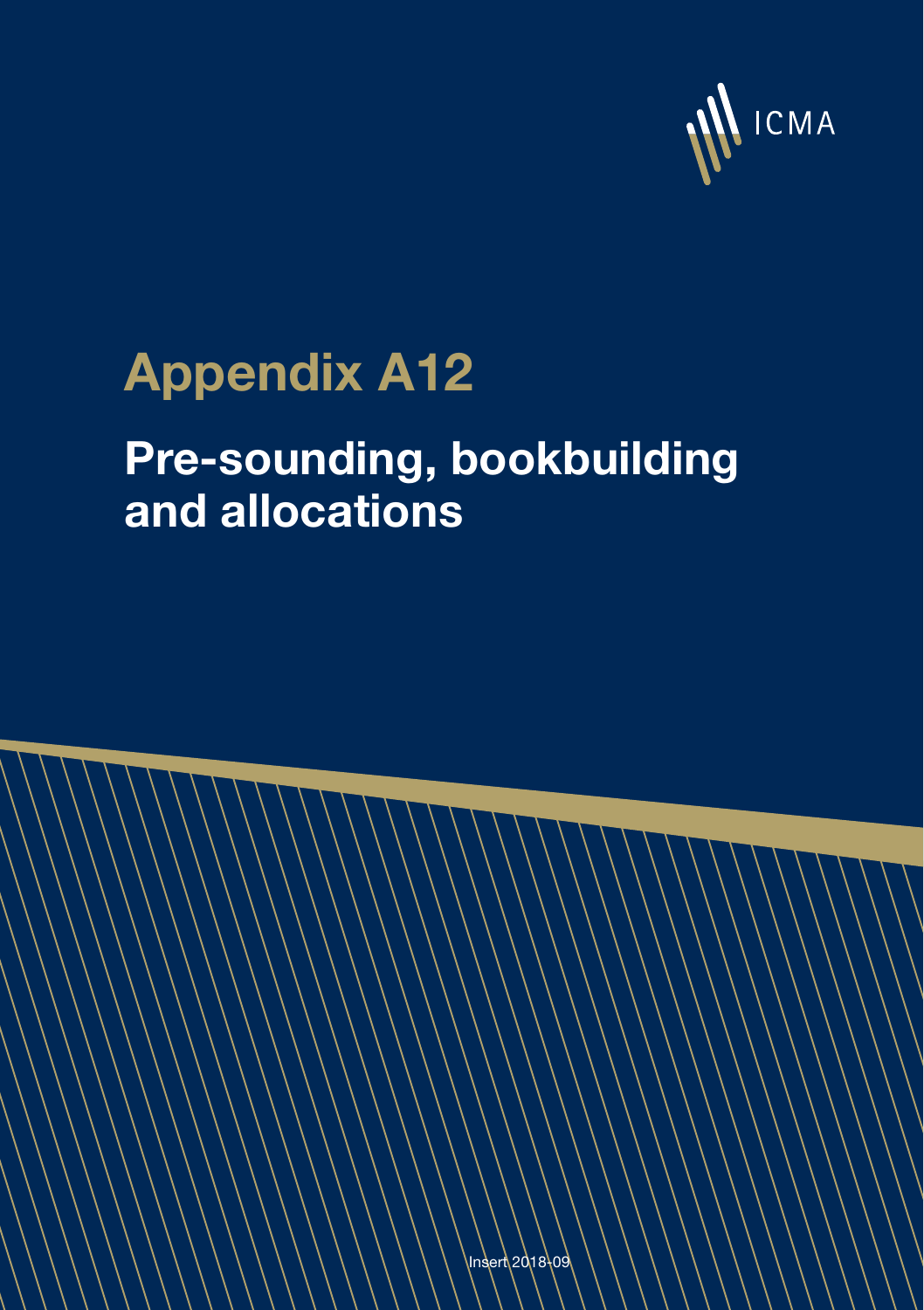Insert 2018-09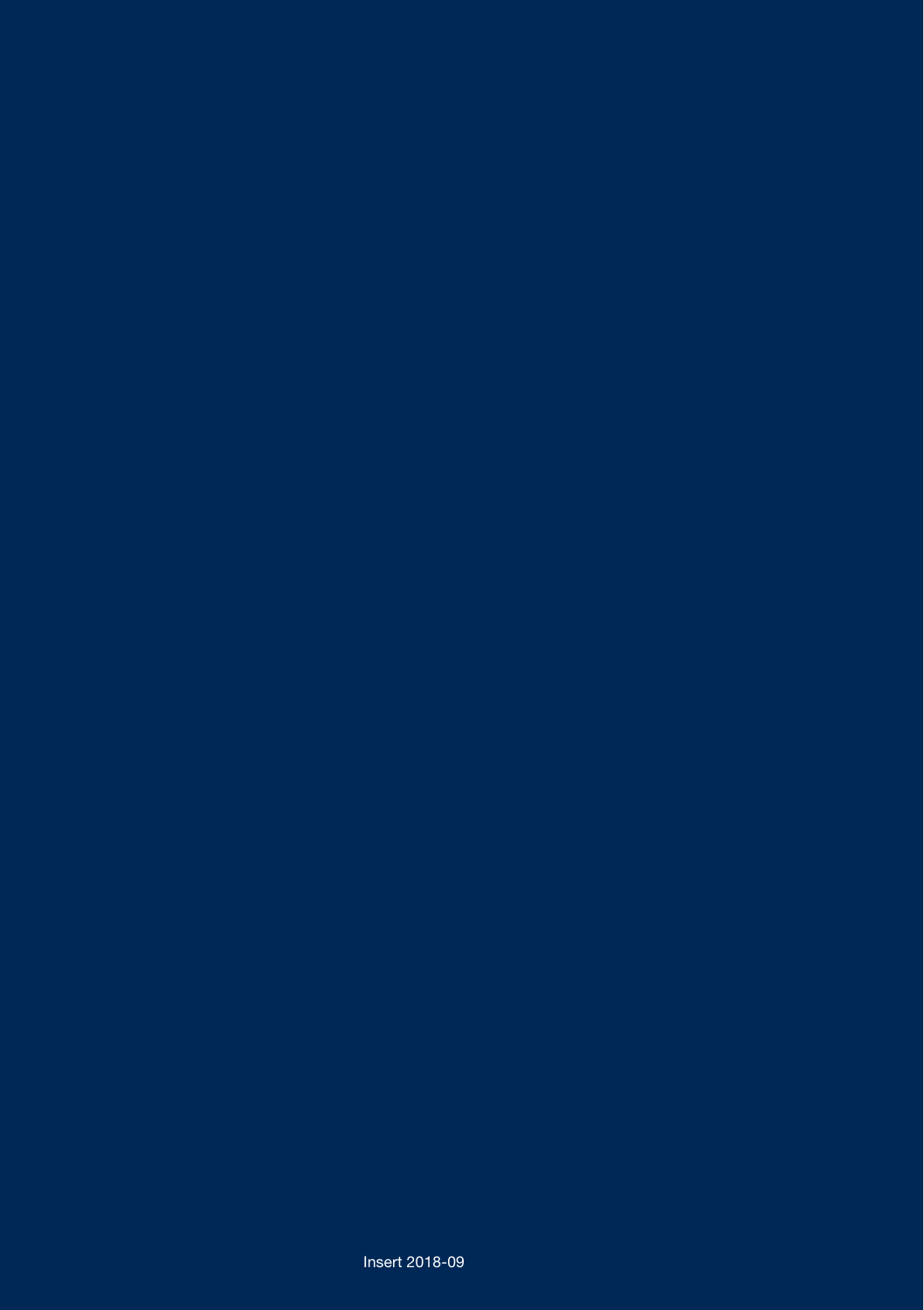### Appendix A12 - Pre-sounding, bookbuilding and allocations

#### Introduction

- 1. The purpose of this note is to provide some practical information on investor meeting, pre-sounding, bookbuilding and allocation processes (and related disclosure), as often used in the prevalent 'pot' context of the European cross-border syndicated institutional primary debt markets today. Market practice in this area is continually evolving and individual transactions are structured according to their specific circumstances, so this memorandum is not intended to prescribe or endorse particular structures or practices. Rather it is intended to be both a document designed to enhance transparency for, and serve as a helpful point of reference to bookrunners when explaining their working practices to, colleagues, issuers and investors. Some markets (notably in the US) may operate in ways different to those outlined here.
- 2. Bookrunners of new bond issues seek to ensure transactions are executed as smoothly and as efficiently as possible, whilst meeting the issuer's size, pricing and distribution objectives (if any) and taking into account possible secondary market performance and an investor base willing to participate in this and subsequent transactions. Each bookrunner has internal procedures relating to the pre-sounding, bookbuilding and allocation process. These are applied to individual transactions, but may be tailored where appropriate to accommodate any issuer requirements, other bookrunner procedures and any specificities of the market segment concerned. In this respect, discussions with the issuer and between the individual bookrunners begin at an early stage and continue throughout the transaction.

#### Investor meetings

3. Many issuers, particularly in volatile times, focus on ensuring investor familiarity with their businesses in order to maximise their ability to take advantage of short and unpredictable issuance windows. This may include holding a series of meetings with investors that, unlike transaction-specific or 'deal' roadshows, are not intended to market a specific immediate transaction (though one might follow if particularly encouraged by investor feedback). Whilst issuers should not communicate material non-public or inside information concerning their businesses in such meetings (focusing rather on outlining published financials, issuance programme prospectus, etc), notice of such meetings is generally publicly disseminated at the time participants are invited (including pursuant to ICMA Recommendation R3.6). This helps address any participant concerns that knowledge of the mere scheduling alone of such meetings might subsequently be characterised as constituting material non-public or inside information of forthcoming issuance under the EU's Market Abuse Directive or similar regulatory regimes.

 *September 2015*

 *September 2015*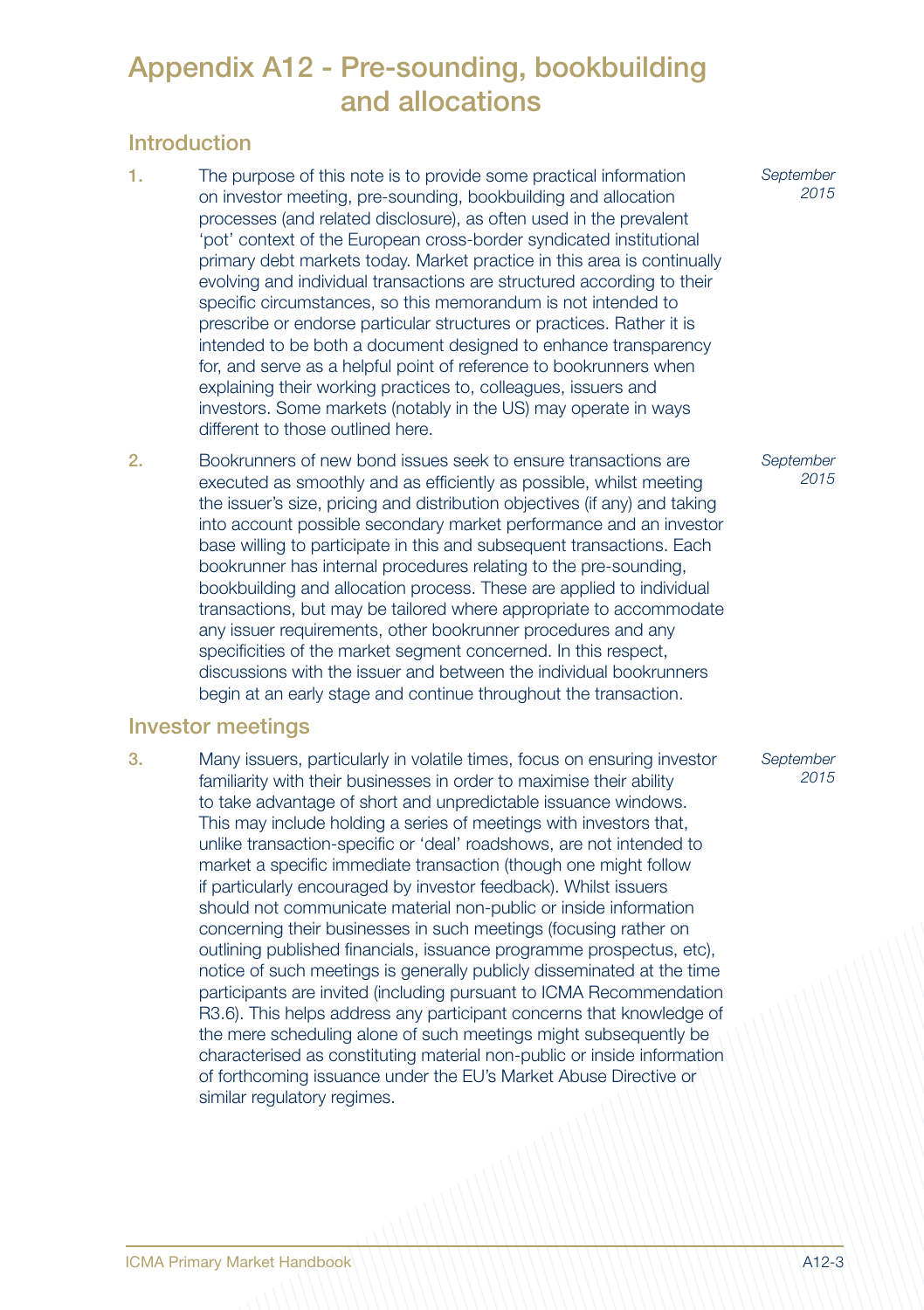#### Pre-sounding

- 4. In certain market conditions (for example where there is high volatility and uncertainty and the issuer and the bookrunners are looking for confirmation of pricing rationale), seeking initial feedback from a small number of investors, representative of the issuer's targeted investor base, may help the bookrunners in assessing the depth of demand and formulating appropriate initial price guidance, and so help guide the terms of the transaction ahead of a public announcement. In some cases, sufficient feedback may be obtained through disclosing general information not amounting to material non-public or inside information. In other cases, this may be insufficient and more specific information, potentially amounting to material non-public or inside information, might need to be disclosed. In such cases, the bookrunners carrying out the sounding will initially seek the consent of the investors they wish to approach by indicating that they wish to sound them for a potential transaction on the basis of information that may amount to material non-public or inside information and that the investors could, as a result, be subject to restrictions under laws and regulations applicable to the possession of such information (including restrictions on trading in related securities) – i.e. indicating that the investor is to be 'wallcrossed'. This may be understandably problematic for some of the investors concerned. Incidentally, records are generally required by law to be kept (e.g. of the persons who have been pre-sounded, of the time of the pre-sounding and of the information disclosed), and insider lists are to be updated. Such requirements are generally also incorporated into applicable compliance policies.
- 5. The interpretation of what constitutes inside information may differ. ICMA issued ICMA Recommendation R3.7 so that bookrunners may confer, and hopefully agree, a uniform approach in the context of individual transactions (both as to whether information may be inside and as to the specific wallcrossing format). The views of the bookrunners however do not constitute legal advice and so cannot and should not be relied upon by the investors, who would need to consult their own compliance functions as to the potential status of the information and the potential scope of the restrictions (including their duration).
- 6. The practice of wallcrossing is naturally limited by investors' ability and willingness (if they consider the related advantages worthwhile)<sup>1</sup> to be approached in this way and to provide meaningful feedback. Some financial institutions may sound 'hypothetical' transactions for which no issuer mandate has been contemplated (and where by definition no inside information can arise) so as to build up a continuous stream of information for use if needed. Investors may also make 'reverse enquiries' – proactively contacting financial institutions to indicate interest in certain similarly hypothetical transactions.

 *September 2015*

 *September 2015*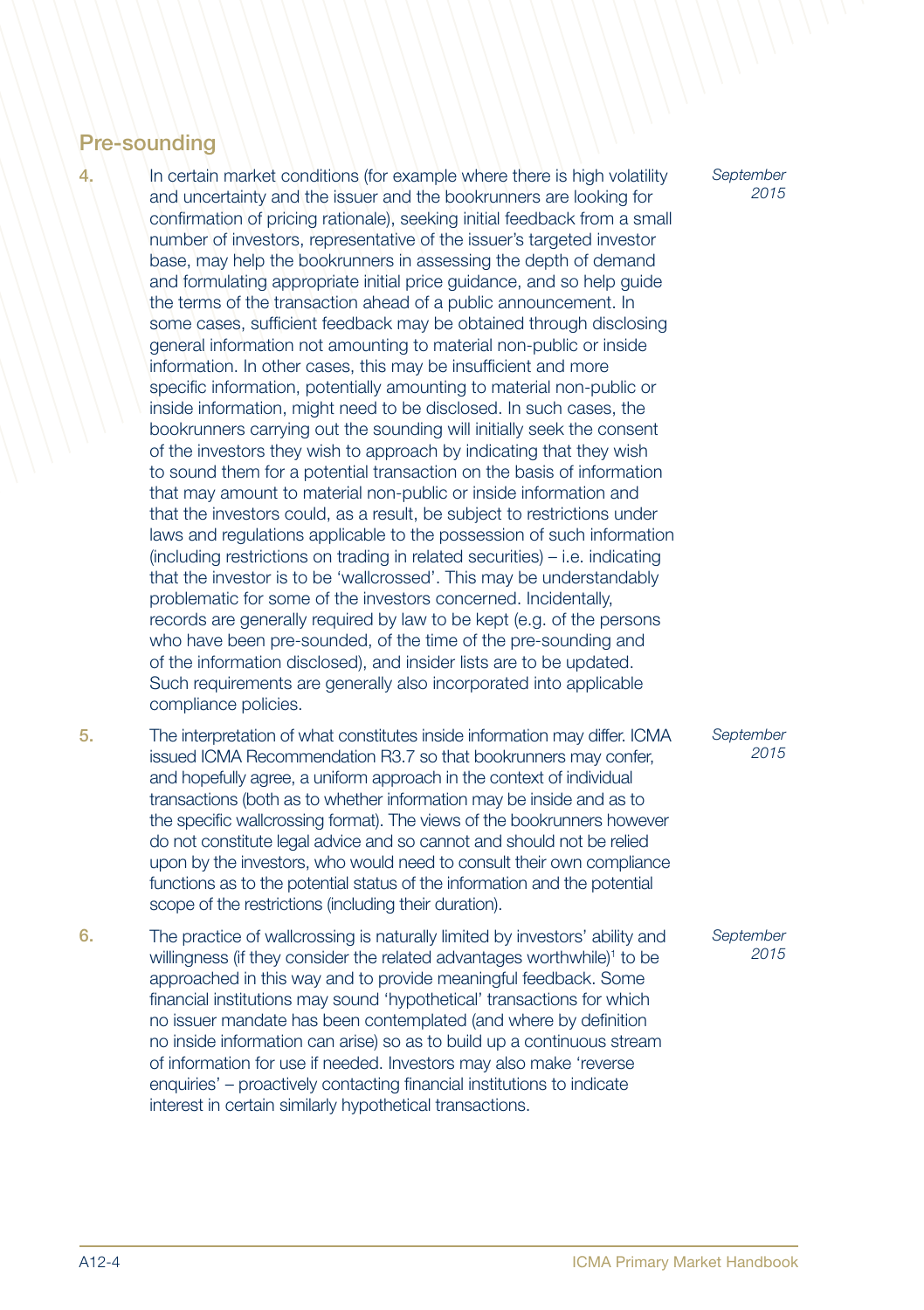#### Intermediate price discovery – "initial price talk"

7. Even following public announcements of transactions, issuers and bookrunners may at times have insufficient certainty as to likely pricing to be able to formally issue price guidance and open orderbooks (bearing in mind that investors expect price guidance, in very limited number of iterations, to be only tightened towards final pricing). If required by market conditions and absent sufficient prior investor feedback, bookrunners may implement an intermediate price discovery step following public announcement of the transaction. This involves public dissemination (recognised by ICMA Recommendation R5.1) of more tentative price indications, on which bookrunners then actively seek feedback. Such indications need to be clearly distinguished from formal price guidance (see further below) – this is because, unlike formal price guidance, they may involve several successive iterations that may widen as well as tighten. The designation generally used (and also recognised by ICMA Recommendation R5.1) is "initial price talk", though designations like "price discovery", "initial price thoughts" and "price level under discussion" are also sometimes used.

#### Bookbuilding – duration

- 8. Generally, transactions for frequent issuers (with an established credit curve and documentation) move on an abbreviated timeline (and are less likely to involve roadshows or preliminary offer documents) compared to transactions for inaugural and infrequent issuers
- 9. In certain market conditions, with substantially more investor demand than supply, submission of investor orders can potentially exceed the proposed new issue size many times over in a very short timeframe, with orders for billions of euros or dollars submitted in just a few minutes in some extreme cases. Aside the general show of market confidence, the additional orders may not bring issuers any material advantage (with even a small amount of oversubscription being sufficient for any desired increase of the initial anticipated size). Aside from further reducing individual allocations, this level of oversubscription can delay the allocation process (extending the parties' uncertainty and potential exposure to market risk). A swift closing of the orderbook helps address this, but may leave some investors aggrieved at not having had sufficient time to place orders reflecting their full demand. Issuers may even face a situation where interest expressed during roadshows alone exceeds the proposed new issue size. These challenges have tended to occur in the context of non-financial corporate issuance rather than in the context of issues by sovereigns, supranational institutions, international agencies or financial institutions.

 *September 2015*

 *September 2015*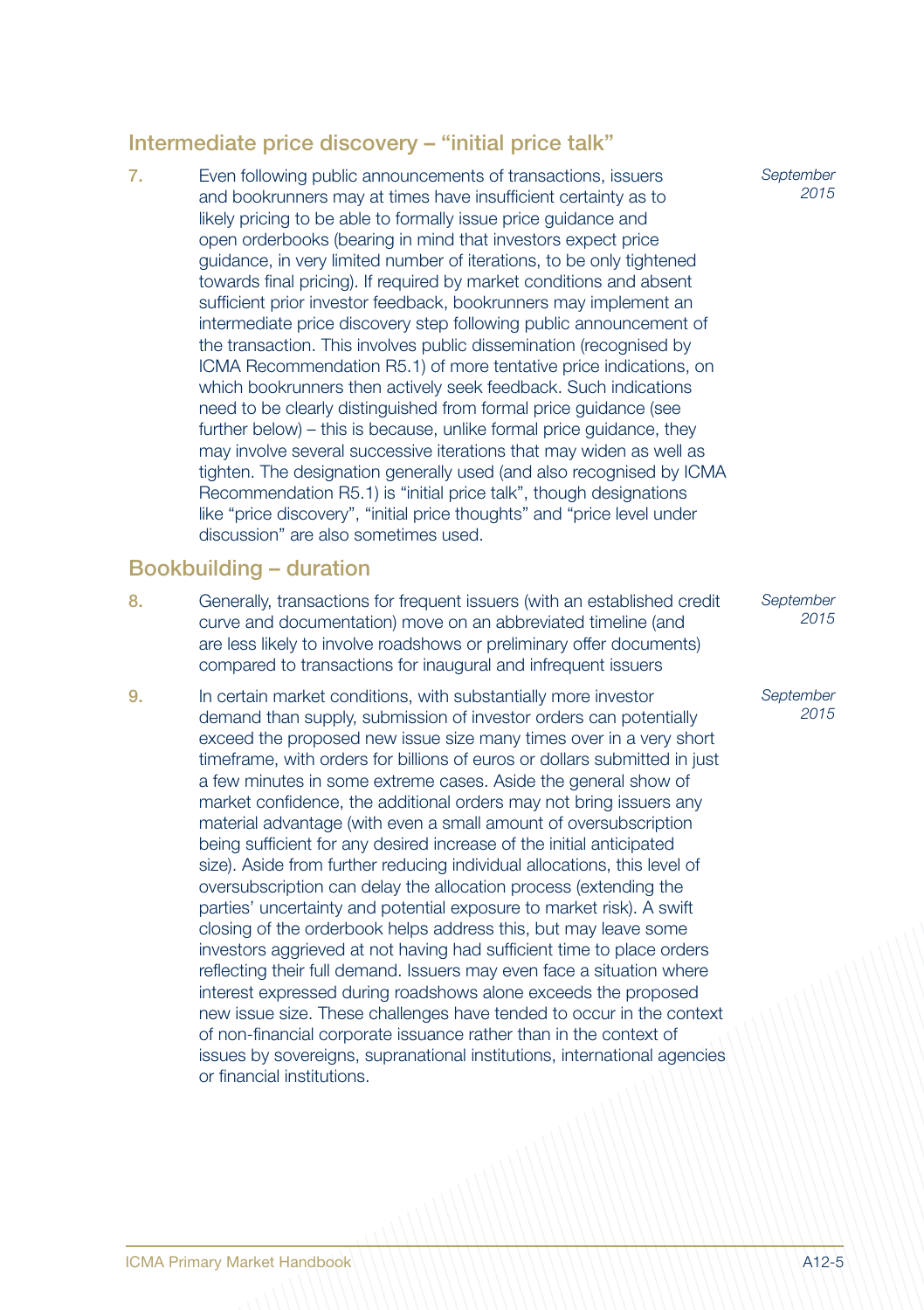- 10. Timing may present a challenge for some investors in that they may, for example, need to review their knowledge of the relevant transaction documentation, obtain credit approvals or to consult colleagues internally to consolidate interest stemming from several sub-funds (potentially across several time zones). There will also be different reaction speeds amongst a broad range of investors. In terms of documentation, frequent issuers (the majority of the market) usually issue off programmes, whilst inaugural or infrequent issuers usually come to market with preliminary offer documents – in both cases published in advance of opening of the orderbooks. For investor convenience however (and pursuant to ICMA Recommendation R5.12), bookrunners generally attach, or include links to, the relevant documentation to or in transaction announcements (or make it available through their orderbook management system). Regular participation in an issuer's roadshows and other investor-facing communication efforts should also assist in investors being kept up to date, in advance of the new transactions, on developments regarding that issuer and so in being ready to participate. In this respect, the few investors participating in any transaction pre-sounding may not be better placed to submit orders on a timely basis.
- 11. In order to address the above, and with investors currently seeming to favour the ability to place orders over the potential for delayed and reduced allocations, many bookrunners are generally keeping orderbooks open, unless otherwise agreed by the issuer, for a minimum period of 60 minutes from the formal announcement of the transaction. This is reflected in ICMA Recommendation R5.10.

#### Bookbuilding – price guidance

12. Some form of pricing information is required for investors to be able to decide what, if any, orders to place. Generally, bookrunners will open orderbooks after issuing initial price guidance. Even with prior feedback from a pre-sounding process, the guidance may need to be amended to reflect market conditions and response, with one or more iterations needed to identify the optimum pricing point. Essential to keeping this process efficient and to minimising the number of iterations (pursuant to investor expectations as noted above), is that investors give clear commentary as to the extent, and limits, of their demand by reducing or cancelling their orders at specific pricing levels and/or deal sizes they consider will be unacceptable. Distinctly, issuers faced with 'inflated' orderbooks (see further below) risk being misled into seeking pricing tighter than the market is able to absorb, which may lead to transactions performing poorly in the post launch market. It is for this reason that bookrunners seek to 'scrub' books ahead of allocation, as described below.

 *September 2015*

 *September 2015*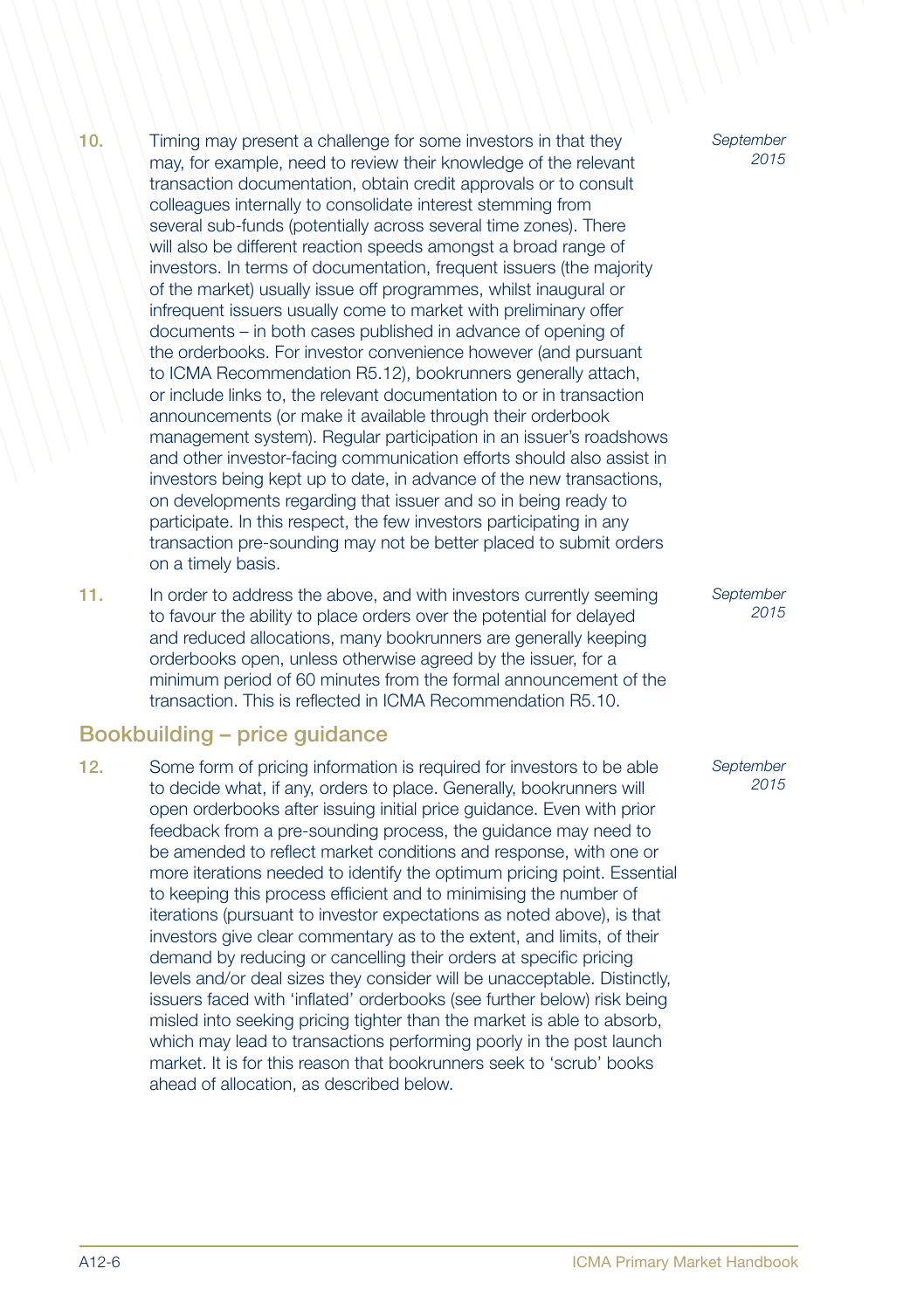#### Allocation

- 13. Orders on a new issue may exceed the issuer's initially planned size. In some cases, the issuer may decide to increase the issue size, but, notwithstanding this, orders may even exceed any such increase. Issuers generally have very clear objectives for the amount they wish to borrow in advance of any deal announcement. These views are unlikely to be materially changed by the size of an orderbook. The challenge for bookrunners is firstly to reconcile (e.g. identify duplication) and consolidate the various orders (as books are generally built through several participating banks), secondly to establish true demand (as opposed to apparent demand) and thirdly to allocate the transaction in as efficient and fair a way as possible.
- 14. On the first aspect, efficiencies are being sought through increased automation with bookrunners increasingly connecting their orderbook management systems in a manner enabling unique investor identification.
- 15. The second aspect is complex. An investor might place an order larger than its true internal demand (order 'inflation') if, for example, it (i) anticipates that its order will be reduced on allocation because of oversubscription, (ii) overestimates demand that it was unable to confirm internally prior to placing its order, or even (iii) anticipates particularly strong demand by other investors and so expects to liquidate part of its allocation in initial secondary trading to crystallise the initial issuance premium ('flipping'). In this respect, it seems that some investors are unable or do not wish to inflate their orders, others appear to do so frequently, and yet others may do so just occasionally according to market conditions. Leaving aside how order inflation might be treated under applicable market abuse regulations, bookrunners may well apply a discount factor to, or even entirely exclude on allocation, orders they view as being potentially inflated (bookrunner views in this respect will *inter alia* account for previous experience with specific investors). Investor transparency to bookrunners is an important factor in avoiding mischaracterisation in this respect. In particular, investors may find it helpful to explain orders that (i) appear to be out of proportion compared to orders on previous transactions or to apparent assets under management, or (ii) are placed or increased at a relatively late stage during the launch process (and so appear to be based on perceived levels of demand rather than on transaction fundamentals). This later aspect is further complicated in that delayed demand may be due, as mentioned above, to investors legitimately needing to confer internally with colleagues managing sub-funds.

 *September 2015*

 *September 2015*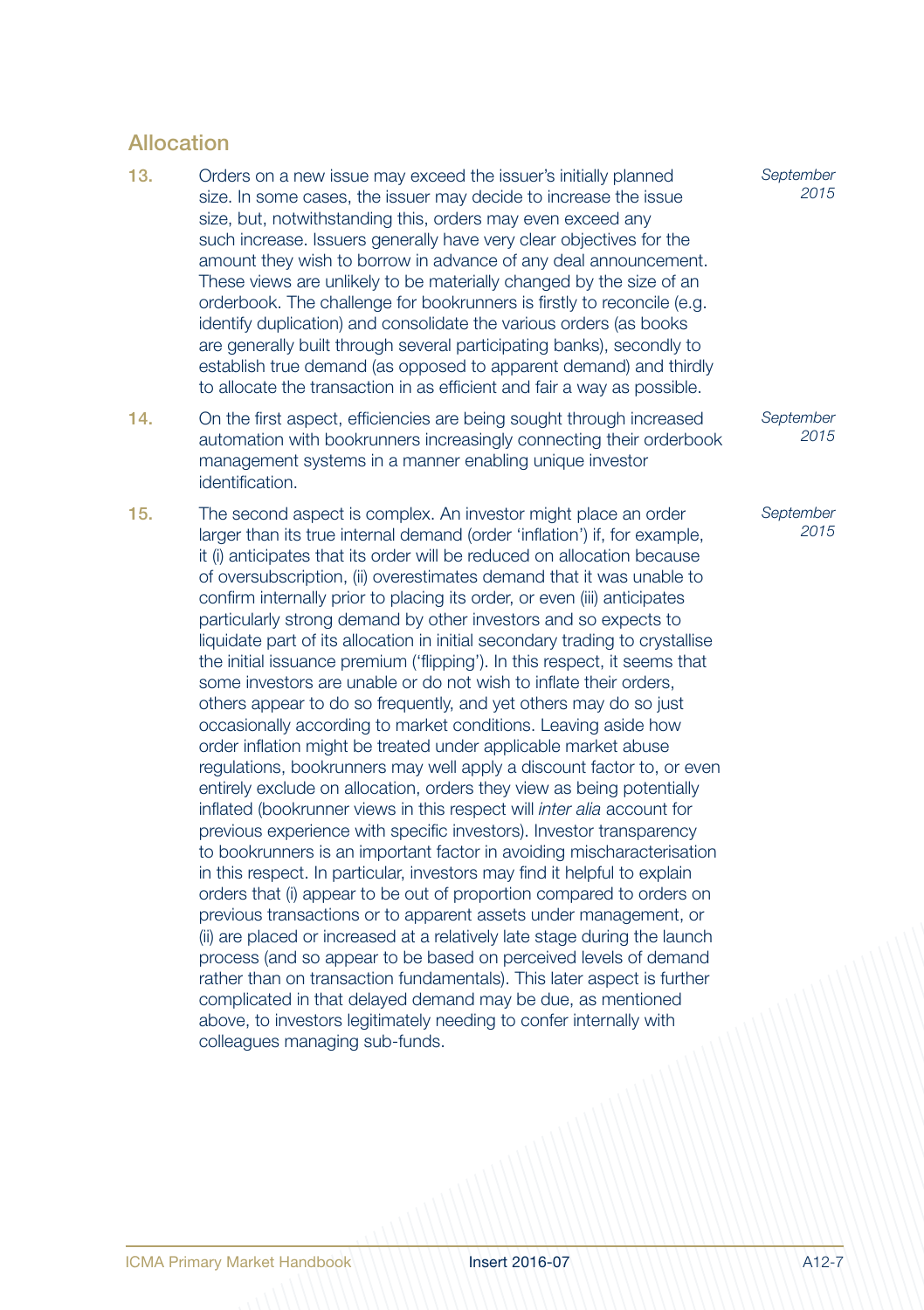- 16. The third aspect is less complex, though 'scrubbed' final orderbooks are, despite the bookrunners efforts, not certain to be entirely inflation free. Aside any preference being given to specifically targeted investor groups (for example where an issuer is seeking to diversify its investor base), some preference may be given to long-term investors that (i) have shown interest in the transaction, for example through actively participating in roadshows, investor update calls, by submitting clear indications of interest / orders, etc., and/or (ii) have a history of investing in the issuer or its sector, and (iii) do not have a history of flipping. Helpful participation in the pre-sounding process may be rewarded by some prioritisation during allocations, though this is limited and seems to be insufficient for many investors to agree to being pre-sounded. A commercial relationship with other parts of bookrunners' firms is not a relevant consideration, being in any case restricted by regulation. Bookrunners frequently discuss their general allocations procedures with individual investors.
- 17. Bookrunners undertake the above in the interest of their issuer clients. Bookrunners make an allocation proposal to the issuer based on (i) their internal allocation policies developed in relation to their understanding of generic issuer interests (notably such as those outlined above) and (ii) any specific issuer interests/priorities explicitly communicated by the issuer (including pursuant to ICMA Recommendation R5.9) or otherwise arising from the bookrunners' understanding of the issuer's activities. Issuers may choose simply to rely on the bookrunners' suggestion or to make specific amendments. Such amendments will be given effect – to the extent they are not subject to regulatory restrictions and the bookrunners are otherwise satisfied that the issuer is aware of any related implications. As transactions are executed pursuant to mutual (and ultimately contractual) agreement between issuers and their individual bookrunners, their completion of the transaction necessarily requires them to have reached a consensus on any amendments. A few very sophisticated and frequent issuers may choose to allocate entirely themselves, with bookrunners then providing just a limited book management service. Issuers may participate in allocation calls, bearing in mind that such calls cannot be delayed without potential transaction detriment and that any proactive issuer participation should involve appropriately knowledgeable and empowered issuer staff to avoid such delays.
- 18 Following an erroneous allocation, the bonds concerned are, prior to being free to trade, either (as appropriate) re-allocated as part of primary execution (subject to any issuer preference) or applied to the syndicate position. After being free to trade, any buying or selling generally takes place at market prices.

 *December 2015*

 *December 2015*

*July 2016*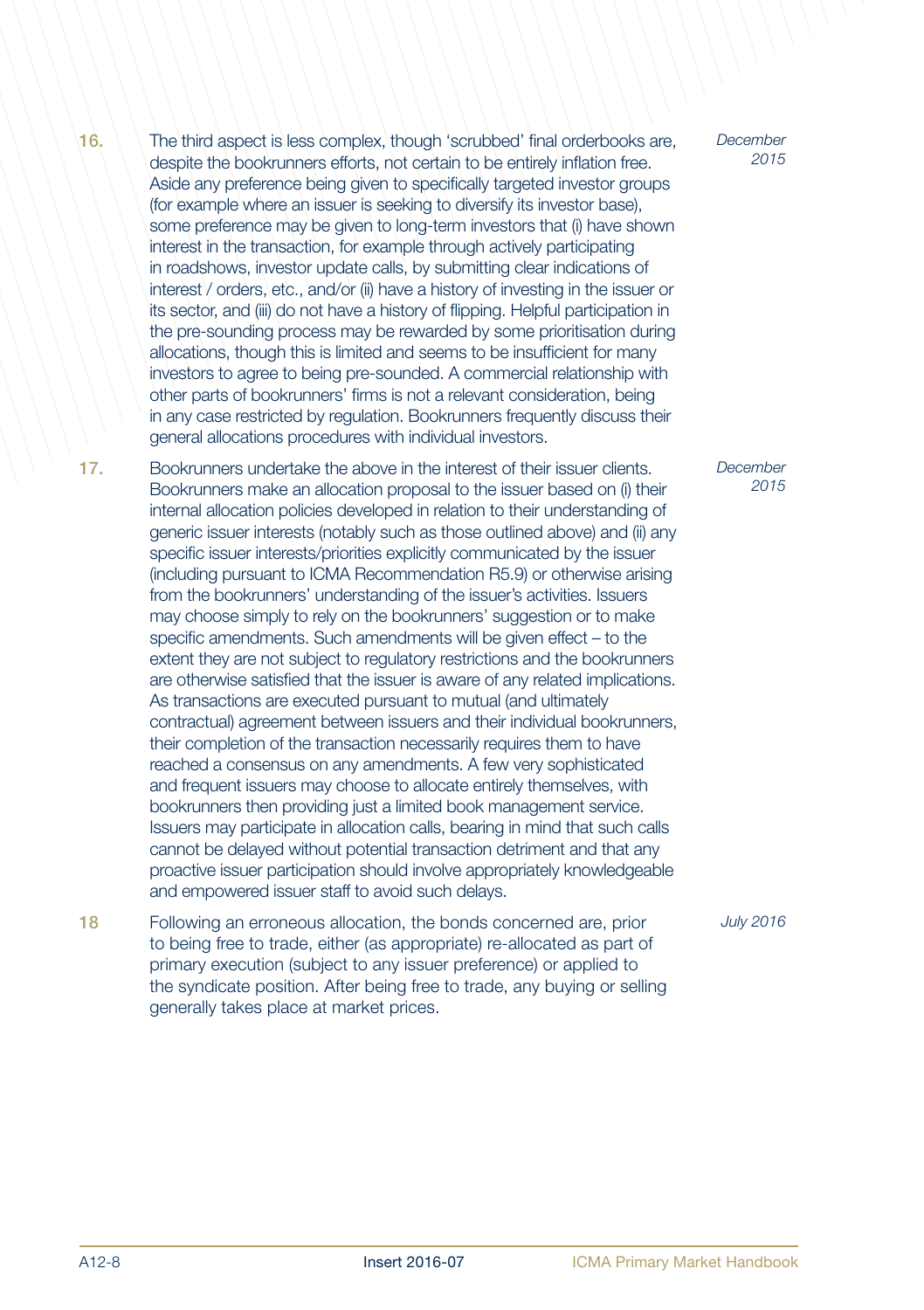#### Orderbook and distribution disclosure

- 19. Investors should, and generally do, make their investment decisions on the basis of transaction 'fundamentals' (i.e. the issuer's business and the proposed terms of the issue) rather than 'technicals' (e.g. demand from other investors). Some investors may have understandable reasons for wanting to know levels of demand, and so seek disclosure of orderbook status. However, some investors also seek such information in order to magnify their orders where there is substantial oversubscription and so to improve the likelihood of securing individual allocations that, albeit reduced because of the oversubscription, match their true underlying demand (see further above on inflation of orders and principles of allocation).
- 20. Though individual bookrunners try to manage investor expectations whilst orderbooks are open, ultimately they will collectively agree, in the circumstances of individual transactions, what degree of disclosure is appropriate to be made before publicly disseminating it. This is reflected in ICMA Recommendation R5.13. Any such disclosure is required by law to be clear, fair and not misleading and issuers and bookrunners focus on ensuring any disclosure is representative of investor demand. This may result in a conclusion in individual cases that no information relating to the orderbook should be disclosed before the book closes. Distinctly, bookrunners may also seek (as one mitigant to order inflation) to limit disclosure of book size to just whether transactions are subscribed or not, without stating the scale of any oversubscription.
- 21. Investors' understanding of transactions ex-post may help moderate disappointments as to lower than expected allocations and, in this respect, many bookrunners are seeking to distribute, where possible, deal statistics to investors via sales desks within 48 hours of pricing. Any such disclosure of distribution, if made, will also be collectively agreed in advance by the bookrunners pursuant to ICMA Recommendation R6.3.

 *September 2015*

 *September 2015*